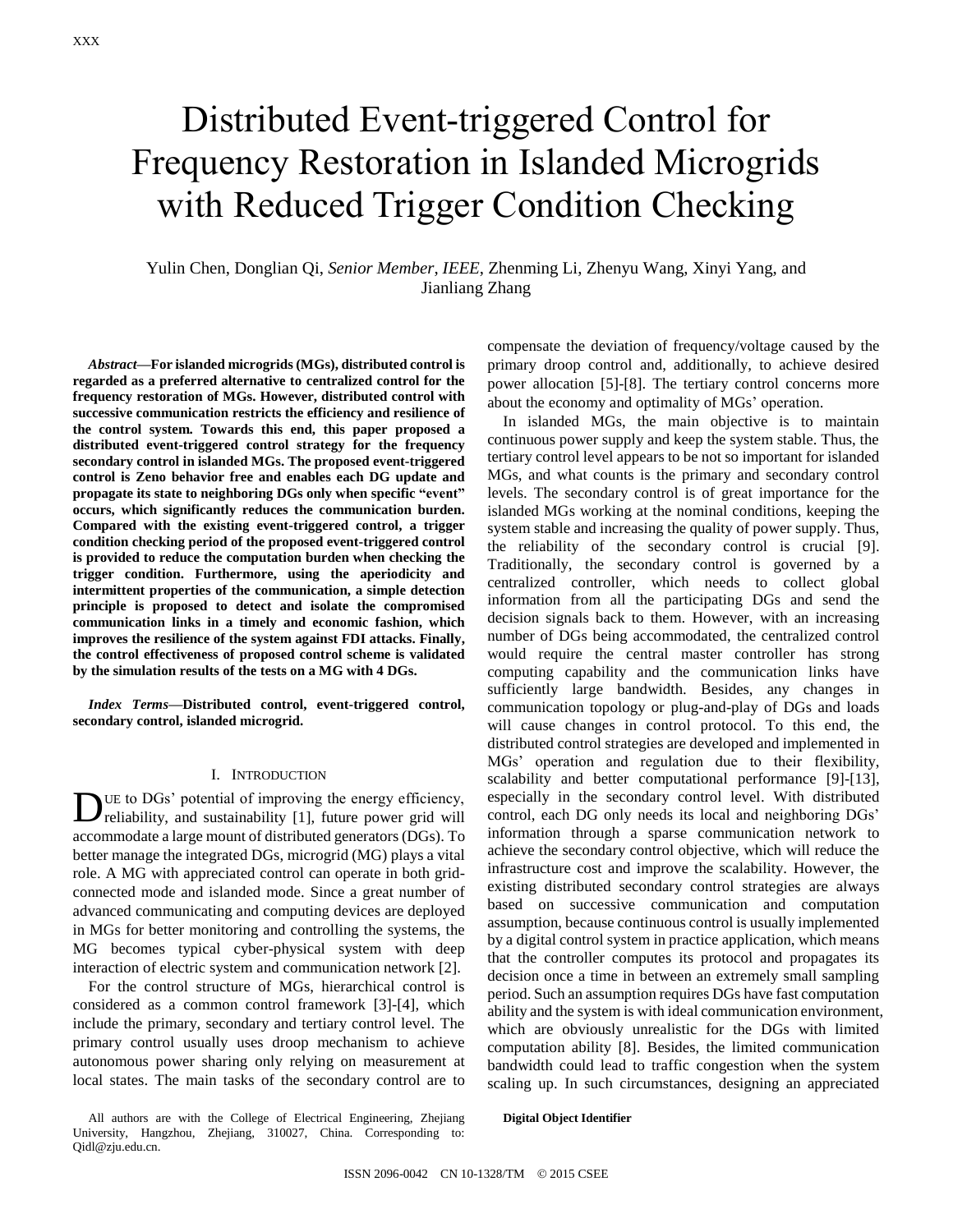secondary control scheme should not only consider the achievement of desired control performance, but also consider the conservation of communication and computation resources.

In fact, the distributed secondary controllers do not necessitate successively operating, rather, they can be triggered only when some specified event occurs. In this sense, the distributed event-triggered control methods are developed to achieve the secondary control goals while reducing the communication burden [\[14\]-](#page-9-3)[\[17\].](#page-9-4) The event-triggered controller does not require DGs to communicate with others and update their states successively but only when required. Thus, the communication requirement is significantly reduced in this way. Furthermore, the aperiodic and intermittent way of date exchange among DGs would make the event-triggered controller have inherent ability to detect the successive false date injection (FDI) attacks on communication links, which will increase the resilience of system. The main tasks for designing a distributed event-triggered control are two folds: one is to design a proper trigger condition that enables the convergence of the control system, the other is to prove that the designed controller does not exist Zeno behavior (the controller updates and communicates an infinite number of times in a finite period [\[17\]\)](#page-9-4). So far, several distributed event-triggered control strategies for the secondary control in MGs have been investigated in the literature [\[8\]](#page-9-0)[\[18\]](#page-9-5)[-\[21\].](#page-9-6) [\[8\]](#page-9-0) introduces a distributed event-triggered method for frequency/voltage regulation and accurate real/reactive power sharing in islanded MGs. The two objectives are decoupled into two timescales, and the event-triggered distributed average consensus in [\[22\]](#page-9-7) are used to design the event-triggered controllers only for power sharing control with slower timescale, then the communication requirement is significantly reduced and the two objectives are achieve. [\[18\]](#page-9-5) develops a proportional-integral-based secondary control, the authors provide a distributed triggering condition for each DGs to reduce the communication burden. The authors in [\[19\]](#page-9-8) propose an instantaneous event-triggered secondary control strategy. In this work, a PI-free controller is designed to compensate the frequency deviation instantaneously, and an event-triggering mechanism is introduced to reduce the amount of communications in both transient and steady-state periods. I[n \[20\],](#page-9-9) a distributed dynamic event-triggered control scheme is proposed to deal with frequency restoration and active power sharing in MGs, which reduces the communication burden measurably. In addition, the varying communication time delays for the controller are investigated, and an upper bound of time delays is provided. A distributed event-triggered mechanism for dynamic average consensus to achieve fair current sharing and average DC voltage regulation in a DC microgrid is proposed in [\[21\].](#page-9-6)

However, most of the existing distributed event-triggered secondary control of MGs requires each DG evaluates its trigger condition successively with the sampling period of the digital control systems. However, the successive trigger condition checking requires each DG mandates better computational ability than that of the traditional distributed secondary control, which increases the computation burden of each DG, even though it reduced the communication burden.

To this end, this paper proposes a novel event-triggered leaderfollower tracking control for the frequency restoration of MGs with reduced trigger condition checking. Besides, a simple detection principle based on the aperiodic and intermittent communication of the proposed event triggered control is proposed to detect and isolate the compromised communication links in a timely and economic fashion. The contributions of this paper are listed as follows: 1) a novel distributed eventtriggered control strategy for frequency restoration is proposed by designing a proper trigger condition without Zeno behavior, which reduces the communication requirement significantly in both transient and steady-state stages while achieving the control goal. 2) an upper bound of trigger condition checking period, which can be distributedly obtained by each DG, is provided to help each DG reduce the frequency of trigger condition checking, hence reduces the computation burden. 3) a successive FDI attack detection and isolation method is proposed to identify and eliminate the attacks on communication links between each DGs, which increases the resilience of the system.

The rest of the paper is organized as follows. Section II introduces the traditional distributed secondary control for MGs and provides the problem statement. Section III shows the main results of this paper, in which a novel event-triggered condition of leader-follower tracking based secondary frequency control is developed, its Zeno behavior freeness is proved. Based on the proposed event-triggered controller, a trigger condition checking period is derived, and a FDI attack detection and isolation mechanism is provided. Section IV conducts some case studies to validate the proposed controller with a delicately simulated test MG. Finally, Section V presents the conclusion of this paper.

# II. DISTRIBUTED SECONDARY CONTROL OF MGS AND PROBLEM STATEMENT

MG is a typical cyber-physical system since it is a system including an electric network and a communication network, while the measuring and controlling implementations establish the interaction between the physical and cyber spaces. For the distributed secondary control in islanded MGs, only sparse communication network is required, in which each DGs only uses the local states and the states of its neighbors to achieve the operational objective cooperatively. The distributed secondary control framework of a MG with multiple DGs is shown in Fig. 1.

## *A. Communication Network*

For an islanded MG with *n* DGs, the communication network can be modeled by a graph  $G = (V, E, A)$ , in which  $V = \{v_1, \dots, v_n\}$  is the set of DGs,  $E \subset V \times V$  is the set of edges representing the communication links between DGs, and  $A = [a_{ij}]_{n \times n}$  is the adjacency matrix with  $a_{ii} = 0 \ (\forall i = 1, \dots, n),$  $a_{ij} = 1$  if DG *j* is the neighbor of DG *i*, e.i.,  $(v_i, v_j) \in E$ , and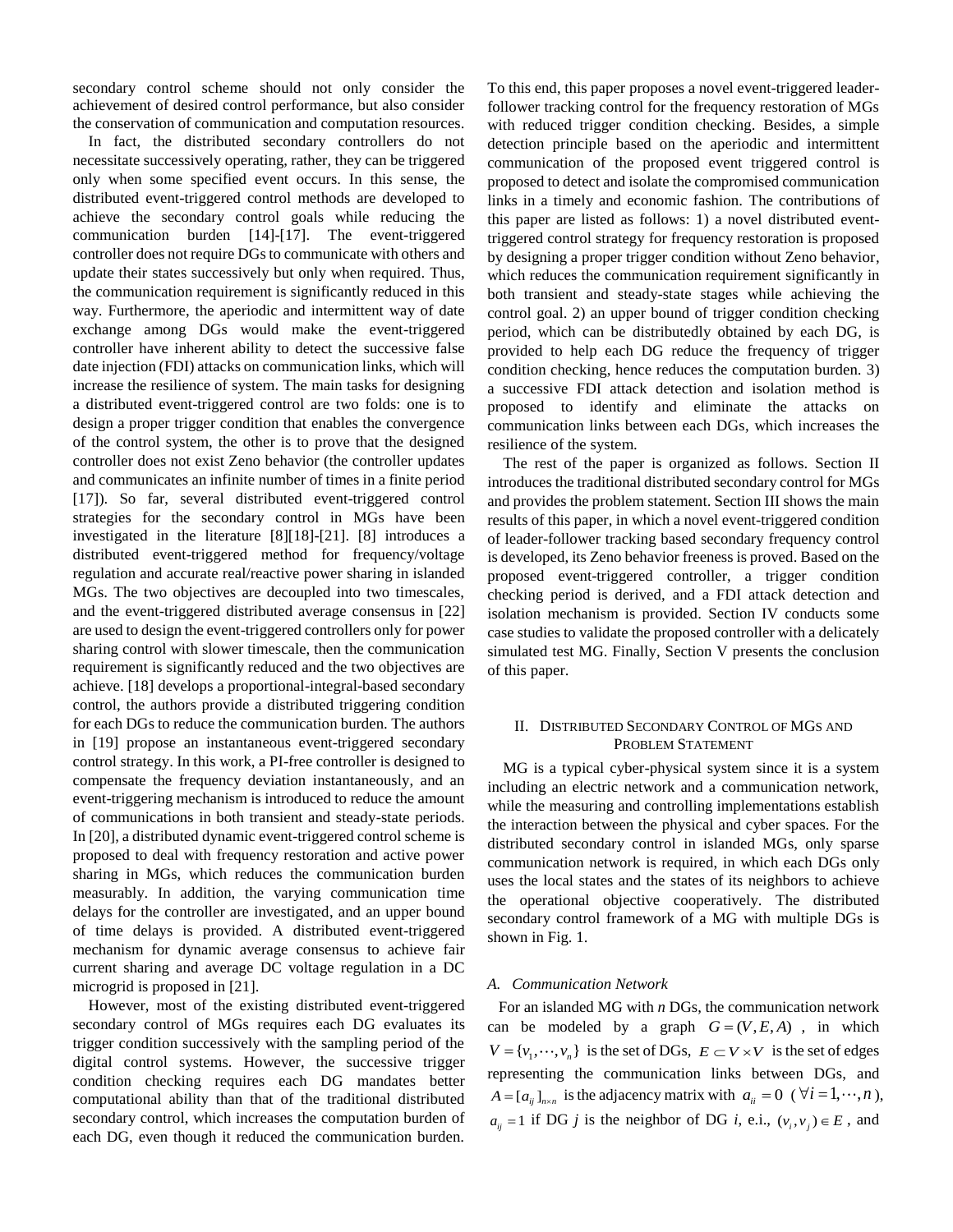

Fig. 1. The distributed secondary control framework of a MG with multiple DGs

 $a_{ij} = 0$  otherwise, notice that, for an undirected graph,  $a_{ij} = 1$ implies  $a_{ji} = 1$ , e.i,  $A = A^T$ , where  $A^T$  is the transpose of *A*. All the neighbors of DG *i* is denoted by  $M_i = \{j | (v_i, v_j) \in E\}$ . The degree of the graph is stated as  $D = diag{d_1, ..., d_n}$ , where 1  $d_i = \sum_{j=1}^n a_{ij}$ . Then, the Laplacian matrix of graph *G* is defined as  $L = D - A$ . A path in the graph *G* is a sequence of connected edges, and the graph is connected if there exists a path between every two DGs. In the sense that graph *G* is connected, the Laplacian matrix *L* is positive-semidefinite (e.i., the eigenvalues are non-negative) and irreducible. Assume that only several DGs (not all) can receive the reference value. Thus, a pinning matrix is defined by  $B = \text{diag} \{b_1, \dots, b_n\}$ , where  $b_i = 1$  implies that the pinned DG *i* can get the reference value, and  $b_i = 0$  otherwise. Then, we define  $H = L + B$  [\[23\].](#page-9-10)

## *B. Traditional Distributed Secondary Control*

A DG is modeled as a voltage controlled voltage source inverter in this paper. In the primary control layer, decentralized droop control of each DG that emulates the behavior of traditional synchronous generator can provide automatic power sharing. The typical droop mechanism of active power and frequency for DG *i* ( $i = 1, \dots, n$ ) is stated as follows [\[3\]](#page-8-2)[\[4\]](#page-8-3)[\[10\]:](#page-9-11)

$$
\omega_i = \omega_i^{\text{set}} - K_i^P P_i, \qquad (1)
$$

where  $\omega_i$  is the angular frequency, and can be convert into frequency by  $f_i = \omega_i / 2\pi$  Hz,  $\omega_i^{\text{set}}$  is the nominal set-point of angular frequency,  $K_i^P$  is the droop coefficient, and  $P_i$  is the active power of DG *i*'s terminal.

The primary control layer also includes several inner control loops, e.i., the voltage, current and power control loops. The response speed of these control loops are faster than that of droop control and any other high level control, thus they can be neglected when studying the secondary control [\[3\]](#page-8-2)[\[4\].](#page-8-3)

Although the droop control makes the DGs share active power automatically, it will cause frequency deviation in islanded MGs. Therefore, it requires the secondary control to restore the frequency deviation back to its reference value. To use the distributed control strategy in the secondary control of MGs, differentiating (1) yields

$$
\dot{\omega}_i = \dot{\omega}_i^{\text{set}} - K_i^P \dot{P}_i. \tag{2}
$$

Accordingly, the set-point of frequency for DG *i* is adjusted by the distributed secondary control as follows:

$$
\omega_i^{\text{set}} = \int (\dot{\omega}_i - K_i^P \dot{P}_i) dt = \int (k_\omega u_i^\omega - K_i^P \dot{P}_i) dt , \qquad (3)
$$

where  $u_i^{\omega}$  is the distributed secondary input, which is stated

in (4), and 
$$
P
$$
 can be obtained from the power control loop [9].

$$
u_i^{\omega} = -\sum_{j \in M_i} a_{ij} (\omega_i - \omega_j) - b_i (\omega_i - \omega_{\text{ref}})
$$
 (4)

where  $\omega_{ref}$  is the reference frequency of secondary control, which is usually set to be 50 Hz for islanded MG.

It can be seen from the control law that the distributed secondary control only requires each DG to use the information of local and from its neighbors to achieve the secondary control objective coordinately.

# *C. The Objective of Distributed Event-triggered Secondary Control*

Notice that the traditional distributed secondary controller of each DG needs to get access to the information from its neighboring DGs successively to update the control signal in theory, which is a waste of both communication and control sources, and it would also increase the communication and computation burden when the system scaling up. In fact, the communication and control signal update can be implemented discontinuously, e.i., the controller is triggered only when necessary. Thus, distributed secondary control can be achieved by event-triggered mechanism. However, most of the existing event-triggered control strategy needs each agent to evaluate trigger condition successively, which will turn to increase computation burden of each DG. Therefore, the main objective of this paper is to design a distributed event-triggered secondary control scheme for islanded MGs with less communication and computation cost to achieve the secondary frequency control objective, specifically, for  $i = 1, 2, \dots, N$ 

$$
\lim_{t \to \infty} |\varepsilon_i| = 0 \quad \forall i \in V , \tag{5}
$$

where *N* is the number of DGs in MG, and

(6)

is defined as the tracking error.

# III. DISTRIBUTED EVENT-TRIGGERED SECONDARY CONTROL **DESIGN**

 $\varepsilon_i = \omega_i - \omega_{\text{ref}}$ 

To reduce the communication and computation burden while achieving the secondary frequency control objective for islanded MGs, a novel Zeno free event-triggering mechanism based distributed secondary strategy is developed in this section. Then, a FDI attacks defense method is proposed based on the proposed event-triggered control strategy.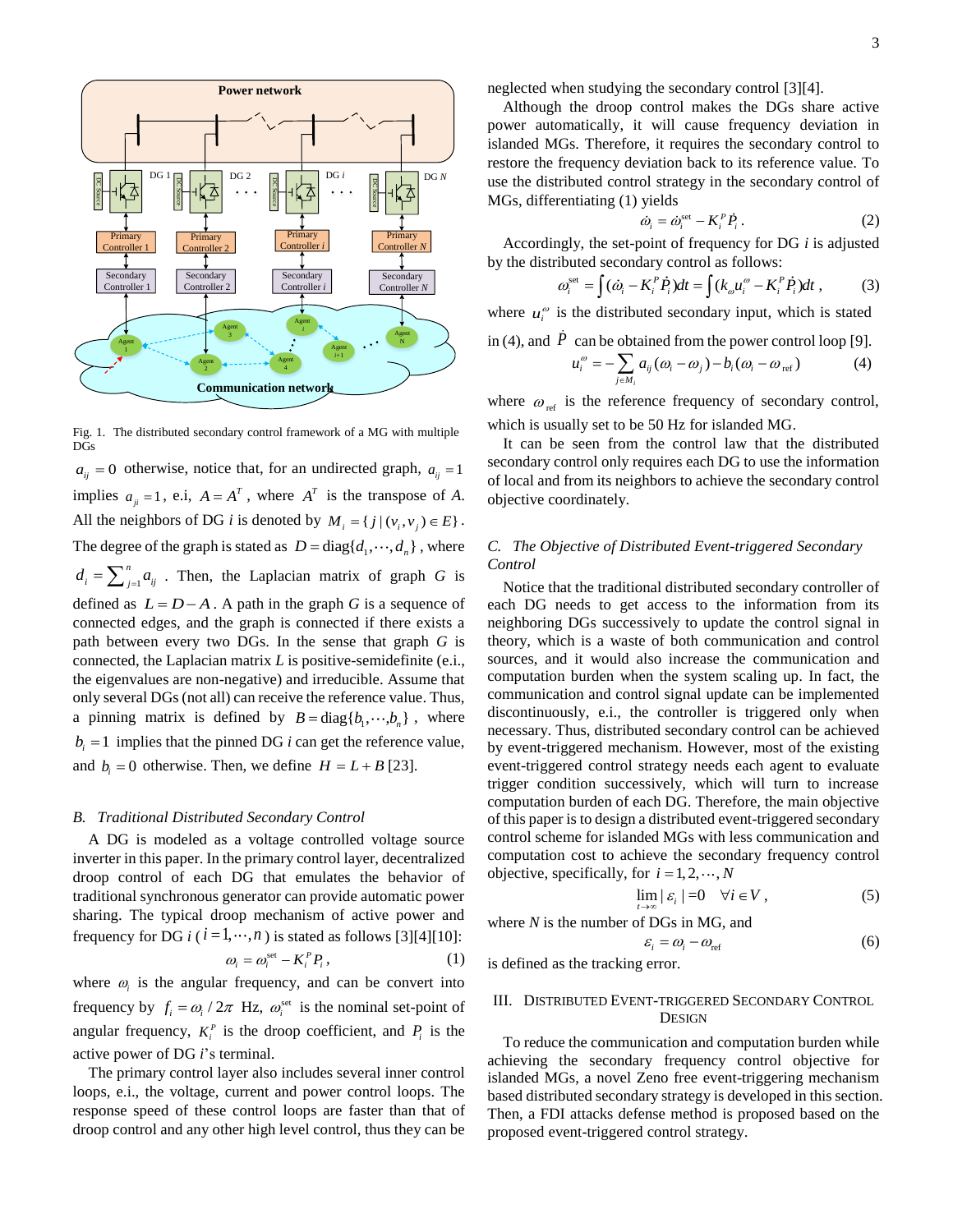#### *A. Event-triggered Controller*

Different from the continuous controller in (4), the eventtriggered based secondary controller of each DG uses the estimates of its local and neighboring DGs' states, rather than their true states, to make the control decision, which is designed as

$$
u_i^{\omega} = -kz_i
$$
  
\n
$$
z_i = \sum_{j \in M_i} (\hat{\omega}_i - \hat{\omega}_j) + d_i(\hat{\omega}_i - \omega_{\text{ref}})
$$
\n(7)

where *k* is the control gain,  $\hat{\omega}_i$  is the estimate of DG *i*'s  $(i = 1, 2, \dots, n)$  frequency. The estimate  $\hat{\omega}_i$  updates according to the following rules

$$
\hat{\omega}_i(t) = \omega_i(t_k^i), \qquad t \in [t_k^i, t_{k+1}^i)
$$
\n(8)

where  $t_k^i$  is the *k*th trigger time, which will be elaborated in section III B, for  $k = 0, 1, 2, \dots$ . Clearly, (8) implies that the controller of DG *i* updates its estimate  $\hat{\omega}_i$  by using the true frequency at the trigger time  $t_k^i$  and broadcast it to its out neighbors, and the controller of DG  $i$  maintains  $\hat{\omega}_i$  in between the events  $[t_k^i, t_{k+1}^i)$ . Therefore,  $u_i$  is piecewise continuous in the sense that it only changes when the trigger condition of DG *i* is fulfilled, or its neighboring DGs' events occur, otherwise,  $u_i$  remains unchanged.

#### *B. Distributed Trigger Condition*

From the previous analysis, one may notice that deriving the trigger condition is the key to design an event-triggered controller. In this section, the trigger condition is deduced in detail.

Firstly, some identifications are needed to facilitate the subsequent analysis. The estimate error  $e_i$  that characterizes the mismatch between the estimate frequency and the true frequency of DG *i* is defined by

$$
e_i = \hat{\omega}_i - \omega_i, \qquad i \in V, \quad t \in [t_k^i, t_{k+1}^i)
$$
 (9)

This error is obtained locally and enables DG *i* to know how far the estimates  $\hat{\omega}_i$  is away from its real frequency  $\omega_i$ . And  $e_i$ becomes 0 when the event occurs at  $t_k^i$ .

For the overall system, using the stacked form of (7)

$$
z = H(\hat{\omega} - \mathbf{1}_n \omega_{\text{ref}}), \qquad (10)
$$

where  $\mathbf{1}_n$  denotes a vector of ones, and the stacked form of (9):

$$
e = \hat{\omega} - \omega \,,\tag{11}
$$

combining with the tracking error defined in (6) yields

 $\varepsilon = H^{-1}z - e,$  (12) where *H* is positive definite [\[24\],](#page-9-12)  $\varepsilon = [\varepsilon_1, \dots, \varepsilon_n]^T \in \mathbb{R}^n$ ,  $e = [e_1, \dots, e_n]^T \in \mathbb{R}^n$ ,  $z = [z_1, \dots, z_n]^T \in \mathbb{R}^n$ , where  $\mathbb R$  is the set of real numbers.

From the tracking error of DG *i* (6) and the estimate error  $(11)$ , we have

$$
\dot{\varepsilon} = \dot{\omega} = -kH(\varepsilon + e). \tag{13}
$$

To reduce the communication frequency of secondary control for DG *i* ( $i = 1, 2, \dots, n$ ), the trigger time  $t_k^i$  and the trigger condition are explicitly defined.

The trigger time  $t_k^i$ , at which DG *i* updates and broadcasts its estimate  $\hat{\omega}_i$  based on (8), is defined as

$$
t_k^i \triangleq \inf\{t > t_{k+1}^i \mid f_i(t) = 0\}, \quad i \in V \tag{14}
$$

where  $f_i(\cdot)$  is the trigger function that is defined by

$$
f_i(e_i, z_i) = |e_i| - \frac{\sqrt{\sigma_i}}{\delta_m} |z_i|,\tag{15}
$$

where  $0 < \sigma_i < 1$  provides the flexibility of the controller,  $\delta_m$ denotes the minimum singular value of matrix *H*.

#### *C. Convergence Analysis*

By using the trigger condition defined above, the main theorem of the proposed control strategy is provided below.

**Theorem 1**. The control strategy designed in (7) with the update rule in (8) ensures the islanded MG achieves the control objective (5) asymptoticly in the sense that

$$
\omega_i \to \omega_{\text{ref}} \quad as \quad t \to \infty, \quad i \in V \tag{16}
$$

with DG *i*' controller only updates and broadcast its estimate  $\hat{\omega}_i$  at the trigger time defined in (14) and the trigger function defined in (15).

*Proof*: We evaluate the convergence of the proposed eventtriggered control scheme by analyzing the evolution of the tracking error using the following Lyapunov function candidate  $V: \mathbb{R}^n \to \mathbb{R}$  as

$$
V = \frac{1}{2} \varepsilon^T H \varepsilon \,. \tag{17}
$$

With (12) and (13), the derivative of (17) takes the form

$$
\dot{V} = \varepsilon^T H \dot{\varepsilon} = -k z^T z + k z^T H e. \qquad (18)
$$

By using the Yang's inequality  $x^T y \leq \frac{\alpha}{2} ||x||^2 + \frac{1}{2} ||y||^2$ 2 " 2  $x^T y \leq \frac{\alpha}{2} \|x\|^2 + \frac{1}{2} \|y\|^2$  $\leq \frac{\alpha}{2} ||x||^2 + \frac{1}{2\alpha} ||y||^2$  with  $\alpha$  > 0, since *H* is symmetric and positive definite, (18) can be

upper bounded by

$$
\dot{V} \le -k \|z\|^2 + k \delta_m \left(\frac{\alpha}{2} \|z\|^2 + \frac{\|e\|^2}{2\alpha}\right)
$$
  

$$
\le -k \sum_{i=1}^n \left[ \left(1 - \frac{\delta_m \alpha}{2}\right) |z_i|^2 - \frac{\delta_m}{2\alpha} |e_i|^2 \right]
$$
 (19)

where  $\delta_m$  represents the maximum singular value of matrix *H*.

Let

$$
|e_i|^2 = \frac{\sigma_i (2\alpha - \delta_m \alpha^2)}{\delta_m} |z_i|^2, \qquad (20)
$$

(19) can be rewritten as

$$
\dot{V} \le -k \sum_{i=1}^{n} \left[ \left( 1 - \sigma_i \right) \left( 1 - \frac{\delta_m \alpha}{2} \right) |z_i|^2 \right].
$$
 (21)

By choosing  $0 < \sigma_i < 1$  and  $0 < \alpha < \frac{2}{\delta}$ , *V* is strictly *m*

negative definite.

Notice that function  $f(\alpha) = 2\alpha - \delta_m \alpha^2$  has the maximum value max  $\{f(\alpha)\}$ =1/ $\delta_m$  at  $\alpha = 1/\delta_m$  in its definition domain of  $(0, 2/\delta_m)$ . Thus, each of DGs can use  $\alpha = 1/\delta_m$  to obtain the optimal trigger condition  $|e_i|^2 = \sigma_i |z_i|^2 / \delta_m^2$ . Then, (21)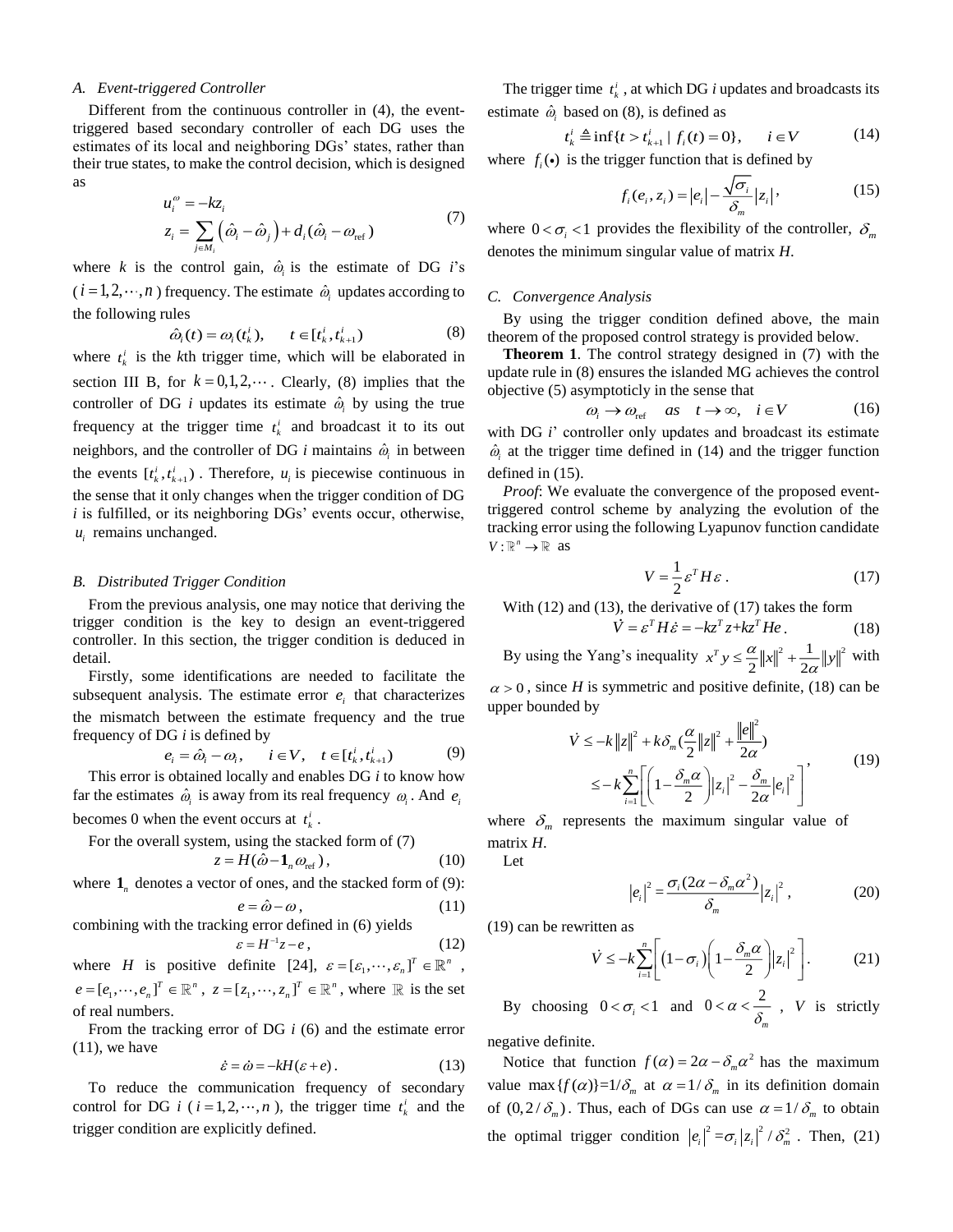becomes

$$
\dot{V} \le -k \sum_{i=1}^{n} \frac{1}{2} (1 - \sigma_i) |z_i|^2.
$$
 (22)

The proof is complete.

*Remark* 1: Notice that to evaluate the trigger condition, only the estimate error  $e_i$ , the control input  $z_i$  and the maximum singular value of matrix *H*  $\delta_m$  are required for DG *i*.  $e_i$  and  $z_i$ are local signals, while  $\delta_m$  can either be obtained distributedly for DG *i* [\[25\]](#page-9-13)[-\[27\],](#page-9-14) or can be enforced a prior by the designer. Thus, the proposed event-triggered controller is fully distributed.

*Remark 2*: Each event-trigger controller can decide when to trigger and propagate states to its out neighbors based on the designed trigger function and the trigger condition, but not decide when to receive the information from its in neighbors, because the triggers are aperiodic and unpredictable. In other words, the data reception of each controller is passive.

An important observation is that, the following case may happens: a received estimate from a neighbor of DG *i* might lead to a discontinuity in the evaluation of  $f(t)$ , where just before the neighbor's estimate was received  $f(t) < 0$ , while immediately after,  $f(t) > 0$  [\[17\].](#page-9-4) Such case would let the controller loss the trigger. Therefore, instead of updating and broadcasting the estimate only when  $f(t) = 0$ , the following definition of trigger condition is preferred.

$$
f_i(t) \ge 0 \tag{23}
$$

where  $\gamma$  is a threshold, which is a very small positive constant.

To reduce the communication at the steady-state period, the following condition is also implemented,

$$
\begin{cases} |\omega_{\text{ref}} - \hat{\omega}_i| \ge \gamma & \text{for } b_i = 1, \\ |z_i| \ge \gamma & \text{for } b_i = 0, \end{cases}
$$
 (24)

which implies when the last estimate state is in a very small neighborhood of the reference value of frequency, the controller does not trigger any more.

The module diagram of the proposed event-triggered distributed secondary controller is illustrated in Fig. 2. Notice that the event-triggered controller is also located at each DG's location, and only uses its own and neighbors' states to execute the secondary control. However, different from the traditional controller, the event-triggered controller does not use the real states directly, rather it executes the following steps.

In each sampling period, for the controller of DG *i*,  $(i = 1, 2, \dots, n),$ 

Step 1. Compute the trigger function with  $\omega_i$ ,  $\hat{\omega}_i$  and  $z_i$ based on Eq. (15).

Step 2. Determine if the current time is the trigger time using the trigger condition defined in Eq.  $(23)$  & Eq. $(24)$ . If the trigger condition is satisfied, go to Step 3, otherwise, go to Step 4.

Step 3. Update  $\hat{\omega}_i$  with the real frequency  $\omega_i$  based on the update rule Eq.(8).

Step 4. Compute  $u_i^{\omega}$  based on Eq. (7). Then, obtain the droop control set point  $\omega_i^{\text{set}}$  using Eq. (3) and send it to the primary



Fig. 2. The module diagram of the proposed event-triggered distributed secondary controller

controller.

# *D. Zeno Behavior Freeness*

Another important issue needs to be considered for eventtriggered controller is Zeno behavior, which refers to the events of a controller occur an infinite number of times in a finite period [\[17\].](#page-9-4) A well-designed event-triggered controller should avoid Zeno behavior. In this section, we will show that the proposed event-triggered mechanism is Zeno behavior free by deriving a positive lower bound for the intervals of two adjacent events. The following Lemma states our results.

**Lemma 1**: The proposed distributed event-triggered secondary frequency controller (7) does not exhibit Zeno behavior such that its minimum interval of two adjacent events  $\tau \in \mathbb{R}_+$  is lower bounded by

$$
\tau \ge \frac{1}{k} \frac{\sqrt{\sigma_i}}{\delta_m} > 0 \,. \tag{25}
$$

*Proof*: To show no DG's controller updates and broadcast its estimate an infinite number of times in a finite period, we examine the inter-event interval when DG  $i$  ( $i = 1, 2, \dots, n$ ) does not get new estimates from its neighbors. Assume DG *i*'s event just occurs at  $t_0$ , e.i.,  $e_i(t_0) = 0$ . For  $t \ge t_0$ , while no new estimates received from neighboring DGs,  $\hat{\omega}_i$  and  $\hat{\omega}_j$  remain constant. Thus, one can derive from (9) that  $\dot{e}_i = -\dot{\omega}_i$ , and by integrating form  $t_0$  to t

$$
e_i(t) = k(t - t_0)z_i
$$
 (26)

Then, we try to find next trigger time  $t^*$  when the trigger condition is fulfilled, e.i.,  $f_i(t^*) \ge 0$ . If  $z_i = 0$ , no triggers will ever occur for  $t \geq t_0$  since  $e_i(t) = 0$ , which means the control objective has been achieved. Thus, we consider the case when  $z_i \neq 0$ . After next trigger time  $t^* \geq t_0$ , by using (26) and the trigger condition defined in (23), we have

$$
k^{2}(t^{*}-t_{0})^{2}z_{i}^{2}-\frac{\sigma_{i}}{\delta_{m}^{2}}z_{i}^{2}\geq 0
$$
 (27)

Therefore, the lower bound of the inter-event time is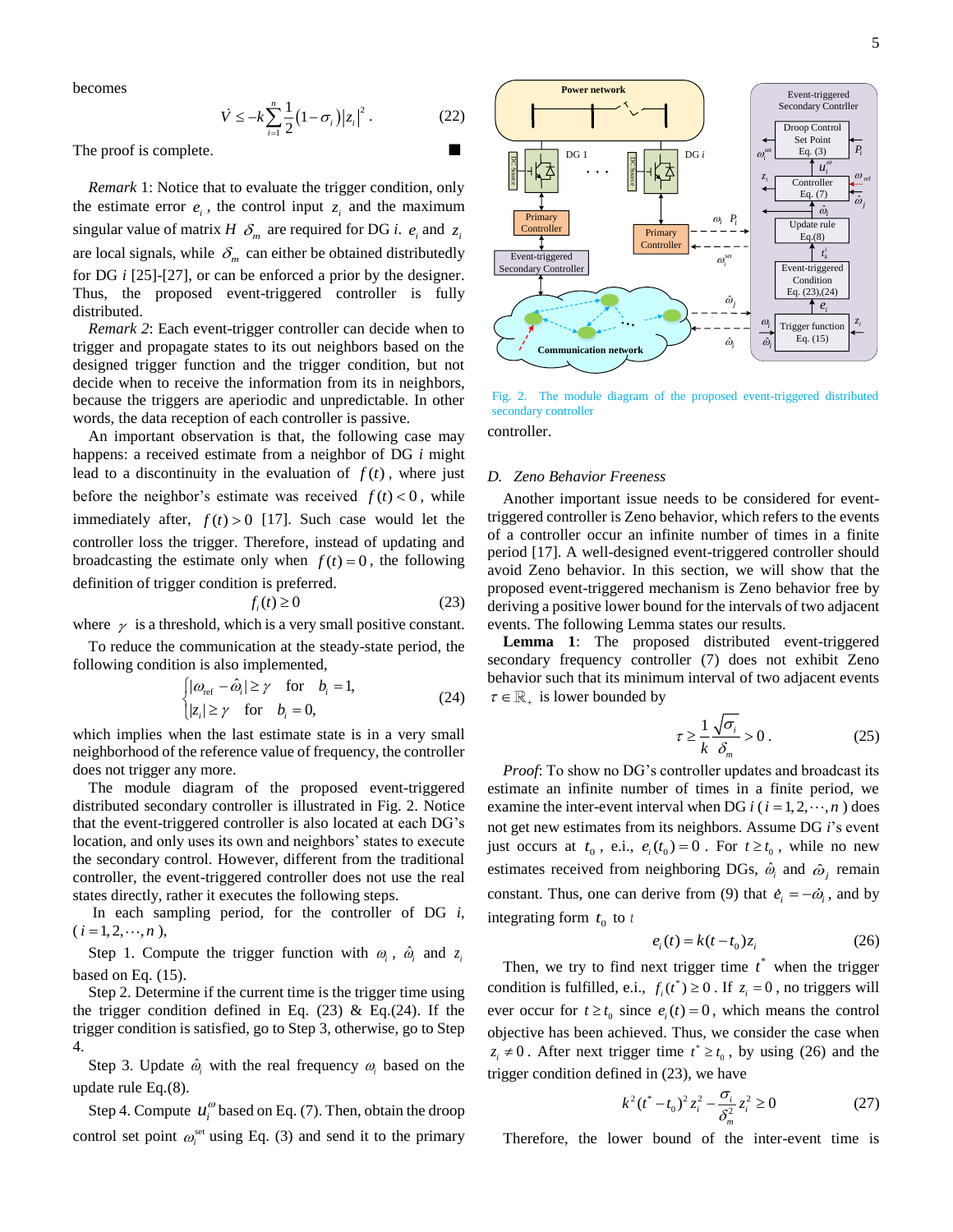expressed by

$$
\tau = t^* - t_0 \ge \frac{1}{k} \frac{\sqrt{\sigma_i}}{\delta_m} > 0
$$
\n(28)

The proof is complete.

# *E. Reduction of Trigger condition checking*

Although the proposed distributed event-triggered controller can reduce the communication burden during both steady state and transient state, each of DGs needs to check its trigger condition successively with the sampling period of the control system, which significantly increases the computation burden of each DG. Therefore, in this section, a trigger condition checking period  $h \in \mathbb{R}_+$  is provided to lengthen the period of trigger condition checking and reduce the computation burden. Using  $\{t_n\}$   $(t_{n+1} = t_n + h, n \in \{0, \mathbb{Z}_+\}\)$  to denote the sequence of times at which DGs check their trigger condition.

The following Lemma shows the sufficient condition for *h*.

**Lemma 2:** Each of DGs only checks its trigger condition at  $t_n$  ( $t_{n+1} = t_n + h$ ) with the trigger condition checking period *h* satisfying

$$
h < \frac{1 - \sigma_{\text{max}}}{2k\delta_m} \,. \tag{29}
$$

Then controller designed in (7) with the update rule in (8) ensures the islanded MG achieves the control objective (5) asymptoticly.

*Proof*: Under the proposed event-triggered control with reduced trigger condition checking, the trigger condition (23) and (24) is only guaranteed at  $t_n$ . Thus, we analyze the defined Lyapunov function (17) in between  $t_n$  and  $t_{n+1}$ . For  $t \in [t_n, t_n + h)$ , integrating  $\dot{e}_i = -\dot{\omega}_i$  from  $t_n$  to  $t$ , we have

$$
e(t) = e(t_n) + (t - t_n)kz(t_n)
$$
 (30)

(31)

Substituting (30) in (18), we obtain

$$
\dot{V} = -kz^{T}(t_{n})z(t_{n}) + kz^{T}(t_{n})He(t_{n}) + k^{2}(t - t_{n})z^{T}(t_{n})Hz(t_{n})
$$

for all  $t \in [t_n, t_n + h)$ .

Then, using (22), we can derive from (31) that  
\n
$$
\dot{V} \le -k \sum_{i=1}^{n} \frac{1}{2} (1 - \sigma_i) |z_i(t_n)|^2 + k^2 h \delta_m \sum_{i=1}^{n} |z_i(t_n)|^2
$$
\n
$$
= -k \sum_{i=1}^{n} \left[ \frac{1}{2} (1 - \sigma_i) - kh \delta_m \right] |z_i(t_n)|^2
$$
\n(32)

By choosing  $h < \frac{1-\sigma_{\text{max}}}{\sigma_{\text{max}}}$  $2k\delta_{\scriptscriptstyle m}$  $h < \frac{1}{2k}$ σ δ  $\frac{1 - U_{\text{max}}}{\sigma}$ , *V* is strictly negative definite,

which concludes the proof.

Note that the trigger condition checking period is determined by  $\sigma_i$ , *k* and  $\delta_m$ . Since each DG knows its own  $\sigma_i$ , and *k*,  $\delta_m$ can be obtained distributedly by each DG, each DG can compute *h* distributedly as well.

It is worth of noting that the proposed distributed eventtriggered control method can also be used in voltage restoration of islanded MGs, since the design of the distributed secondary voltage control law can be the same as that of secondary frequency control, see [10]. However, due to the space



Fig. 3. The difference between communication of event-triggered control and successive FDI attack

limitation, this paper analyzes the frequency restoration of islanded MGs only.

#### *F. Detection of FDI attacks on communication links*

Although the distributed secondary control has the advantages of flexibility, scalability and better computation performance, the computation as well as the communication network expose the system to potential cyber-attacks, especially for the date exchange among DGs through communication links. The attacker can easily inject malicious signal into communication links through the corresponding DGs' receivers or transmitters. For the secondary control of frequency restoration, the FDI attacks on the communication link between DG *i* and DG *j* can be modeled as [\[28\]:](#page-9-15)

$$
u^{\delta} = -\sum_{j=1}^{n} a_{ij} (\omega_i - (\omega_j + \Delta_{ij})) - b_i (\omega_i - \omega_{ref})
$$
 (33)

where  $u^{\delta}$  is the corrupted control input for the distributed secondary control,  $\Delta_{ij}$  is the successive injection by the attackers, which can be unbounded.

The authors in [\[28\]](#page-9-15) have illustrated that the FDI attacks on communication links will lead to the tracking error  $\varepsilon_i$  fail to converge to zero, that is

$$
\lim_{t \to \infty} \varepsilon(t) > H^T \left| M \right| \Delta_0 \ge 0 \tag{34}
$$

where *M* denotes the communication incidence matrix,  $\Delta_0 > 0$ is the lower bound of absolute value of the attack signal  $\Delta_{ij}$ .

This indicates that the communication links being injected by FDI attacks could result in the system frequency being out of synchronous, which would lead to other stability problem or even crash the overall system. Therefore, the detection and isolation of the attacks on communication links are of importance for the normal operation of MGs.

In traditional distributed secondary control, each DG executes (4) and propagate its updated states to its neighbors with the sampling period of the control system. The proposed event-triggered secondary controller of each DG also executes (7) with the sampling period of the control system, but dislike the traditional distributed secondary control, it exchanges date with its neighbors aperiodically and intermittently. The data transmission (DT) is different. Therefore, for the attackers do not know the system is equipped with event-triggered controllers, they would inject malicious signals following with the sampling period of the control system, e.i., the FDI attacks are successive with the same sampling period as the control system. The difference between communications of eventtriggered control and successive FDI attacks is shown in Fig. 3. Therefore, inspired by the method in [\[28\],](#page-9-15) by using the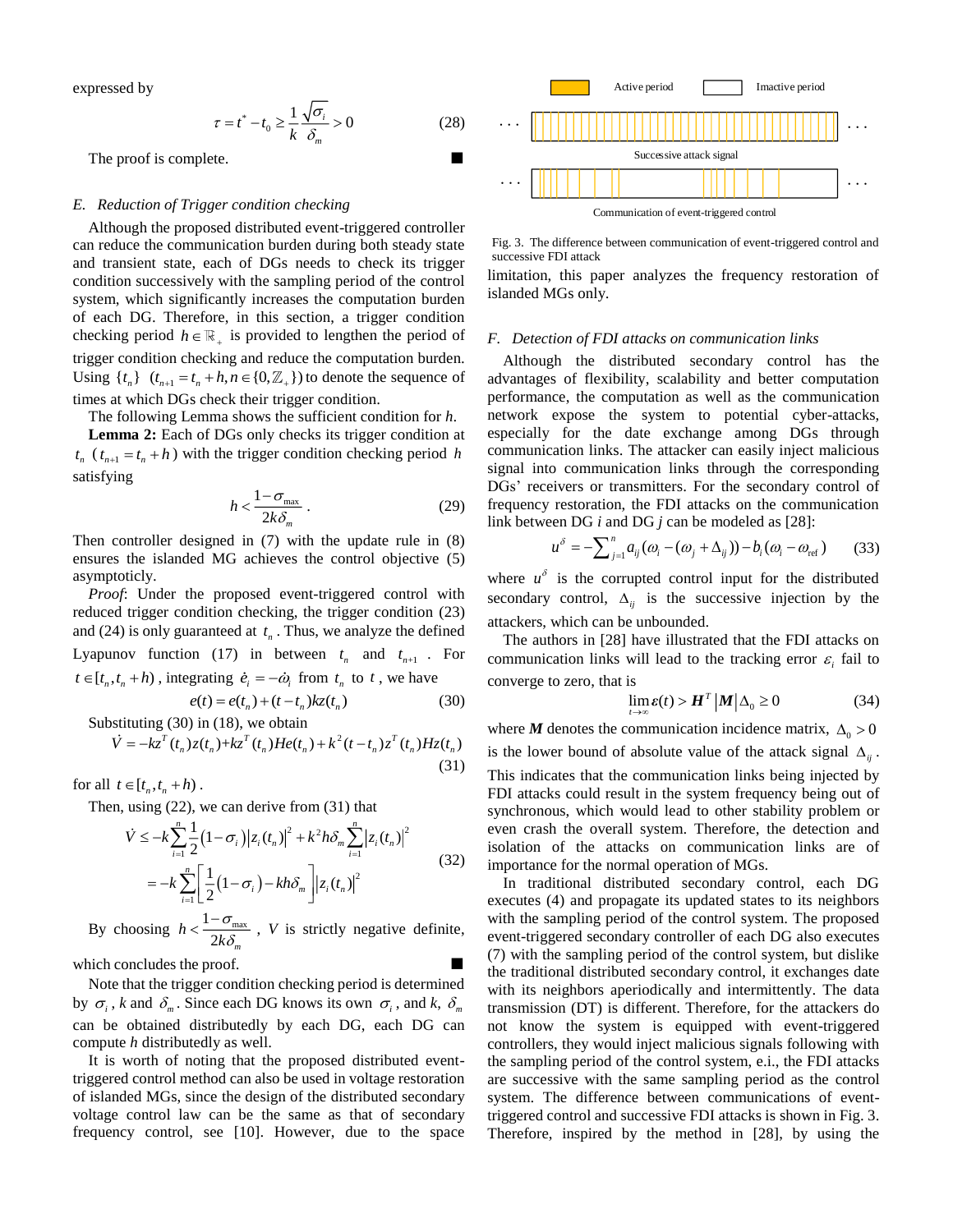difference of DT between attack signals and event-triggered control signals, each DG can detect the successive FDI attacks by measuring the DT. If the DT frequency of any communication links is equal to the sampling frequency of the control system for a period of time, the communication link is identified as being attacked by malicious injections, then the related DGs discard this links, e.i., refuse to use the date from the corrupted link. Using this simple but effective principle, the proposed event-triggered controller can detect and isolate the corrupted communication links timely while ensuring the achievement of the control objective.

It should be pointed out that the attack detection mechanism is based on the assumption that the attackers have no knowledge of the system being equipped with event-triggered controllers. In fact, most of the controllers are implemented to be successive with a determined sampling period in practice applications. Thus, this assumption is natural.

It is also worth of noting that the proposed attack isolation method should keep the communication network be connected after dropping the corrupted communication links. Thus, to protect the system from FDI attacks, the connectivity of the communication needs to be big enough. To this end, the following assumption needs to be hold.

*Assumption 1.* The intact communication links, e.i., communication links are not attacked, should maintain the connectivity of the communication network.

## IV. CASE STUDIES

In this section, the effectiveness of the proposed distributed event-triggered control scheme for frequency restoration of islanded MG is validated with a test MG, whose single-line diagram is illustrated in Fig.4, in which 4 DGs and 2 loads are deployed. The inner control loops of primary control including the voltage, current and power control loops are simulated in detail based on [\[9\].](#page-9-1) The time step of the test MG is set to be 1e − 6 sec. The parameter settings are specified in TABLE I.

TABLE I PARAMETER SETTINGS OF THE TEST MG

| Line | Line 1            | $R_{12}$     | $0.32 \Omega$ |
|------|-------------------|--------------|---------------|
|      |                   | $L_{12}$     | 2.36 mH       |
|      | Line 2            | $R_{14}$     | $0.4\Omega$   |
|      |                   | $L_{14}$     | $1.8$ mH      |
|      | Line 3            | $R_{23}$     | $0.32 \Omega$ |
|      |                   | $L_{23}$     | 2.36 mH       |
| DG   |                   | $P_{m1}$     | 20 kW         |
|      | DG1               | $K_1^P$      | $5e-5$        |
|      |                   | $P_{\rm m2}$ | 10 kW         |
|      | DG <sub>2</sub>   | $K_2^P$      | $1e-5$        |
|      |                   | $P_{m3}$     | 20 kW         |
|      | DG <sub>3</sub>   | $K_3^P$      | $5e-5$        |
|      | DG <sub>4</sub>   | $P_{\rm m4}$ | 10 kW         |
|      |                   | $K_4^P$      | $1e-5$        |
|      | Load 1            | $P_1$        | 35 kW         |
| Load | Load <sub>2</sub> | $P_{2}$      | 15 kW         |

 $P_{\text{mi}}$ : the maximum active power output of DG *i*.



Fig. 4. The single-line diagram of the test MG

The reference value of frequency for the secondary control of the islanded MG is set to be  $\omega_{ref} = 50$  Hz. From the communication topology of the test MG illustrated in Fig.1, we can derive that  $\delta_m = 3$ , and the Laplacian matrix and the pinning matrix can be obtained as follows:

| $L = \begin{bmatrix} 2 & -1 & 0 & -1 \\ -1 & 2 & -1 & 0 \\ 0 & -1 & 2 & -1 \\ -1 & 0 & -1 & 2 \end{bmatrix}, \ \ B = \begin{bmatrix} 1 & 0 & 0 & 0 \\ 0 & 0 & 0 & 0 \\ 0 & 0 & 0 & 0 \\ 0 & 0 & 0 & 0 \end{bmatrix}$ |  |  |  |  |  |
|----------------------------------------------------------------------------------------------------------------------------------------------------------------------------------------------------------------------|--|--|--|--|--|
|                                                                                                                                                                                                                      |  |  |  |  |  |

The parameter  $\sigma_i$  in the trigger condition is set to be 0.9. The control gain *k* is set to be 50, and the threshold is set to be *γ=*1e-3.

The effectiveness of proposed event-triggered control scheme is validated with step load changes and FDI attacks on communication links.

# *A. Case 1: performance of step response*

The simulation process is set in the time sequence as follows:

1) At  $t=0$  sec, the test MG is islanded from the main grid.

2)  $0 \sec \lt t \lt 1 \sec$ , the tested MG is governed only by the primary control, and only Load 1 is connected.

3) At t=1 sec, the secondary control is started.

4) At t=2 sec, Load 2 is connected to the MG.

5) At t=3.5 sec, Load 2 gets disconnected to the MG.

The total simulation time is set to be 5 sec.

In Case 1, the performances of the proposed event-triggered controller with successive trigger condition checking (term it as Control Scheme 1 for conciseness) and the proposed eventtriggered controller with reduced trigger condition checking (term it as Control Scheme 2 for conciseness) are evaluated and compared.

Fig. 5 shows the simulation results of Control Scheme 1. It is observed that the frequency gets deviate from 50 Hz after the MG islanding from the main grid, while the proposed control restores the frequency back to 50 Hz after starting and load changing. It is well worth noting that, dislike the traditional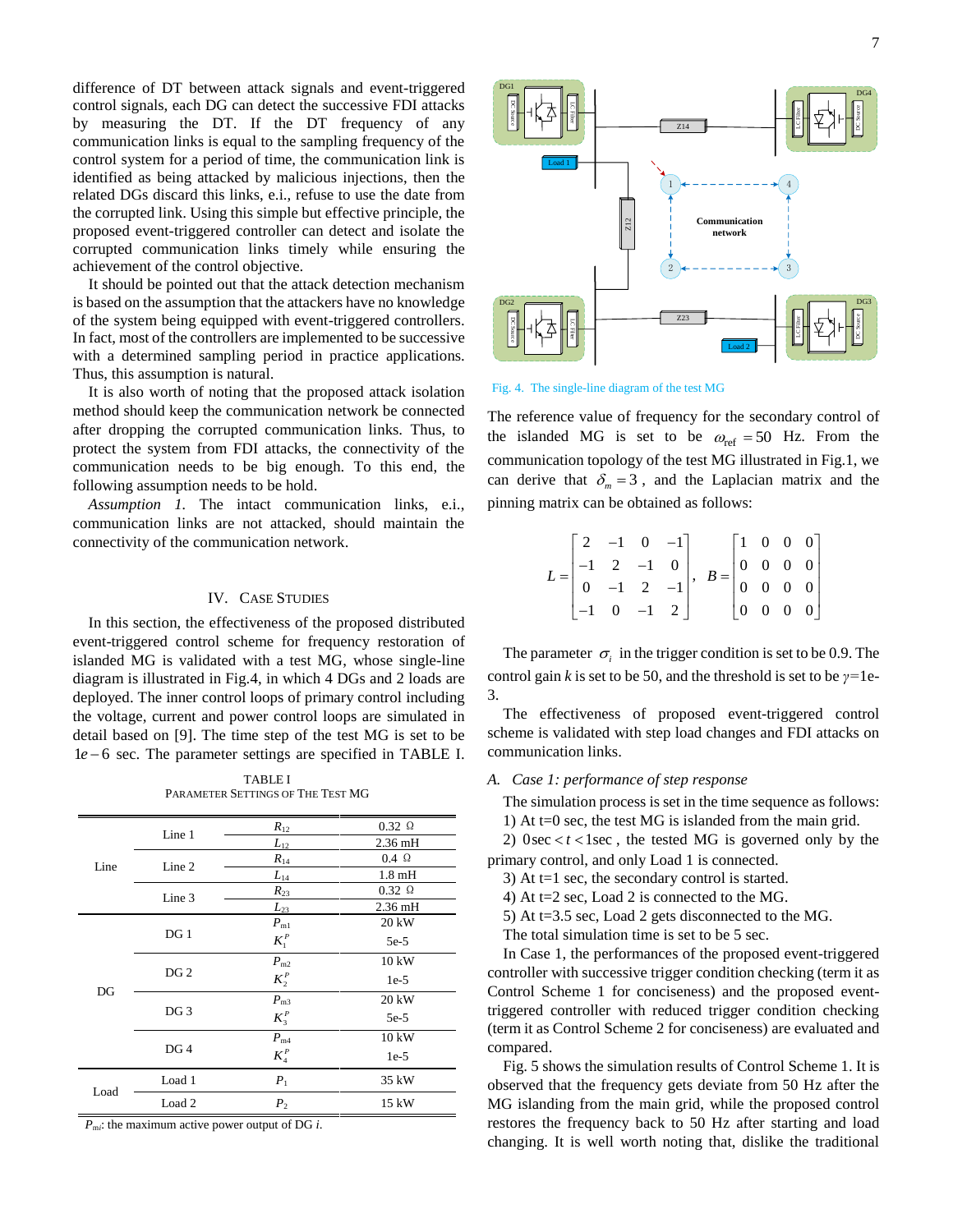

Fig. 5. The performance of Control Scheme 1 for Case 1



Fig. 6. The trigger time sequence of each DG of Control Scheme 1 in Case 1.



Fig. 7. The trigger time sequence of DG 2 of Control Scheme 1 during 2 sec to 3.5 sec

distributed secondary control, the curve of frequency is not smooth in the transient process due to the event-triggered mechanism. Fig.6 shows the trigger time sequence of each DG. We can observe that the controller of each DG is triggered asynchronously and aperiodically according to its own trigger condition. The details of the trigger time sequence of DG 2 during 2 sec to 3.5 sec is illustrated in Fig. 7. It can be observed from Fig. 6, Fig. 7 and TABLE II that the communication requirement for each DG is significantly reduced during both the transient and steady states.

For Control Scheme 2, according to  $\delta_m = 3$ ,  $\sigma_i = 0.9$  and  $k = 50$ , one can derive from (29) that  $h < 0.00033$ . So, we choose  $h = 0.0003$  to evaluate the trigger condition of Control Scheme 2. Fig. 8, Fig. 9 and Fig. 10 show the simulation results of Control Scheme 2. They exhibit the similar performance to that of its counterpart Control Scheme 1, which validate that the proposed event-triggered control scheme is effective when each DG checking the trigger condition with a greater period. However, we can also observe form Fig. 10 and TABLE II that Control Scheme 2 has better performance than Control Scheme 1 in the sense that each DG triggers less under Control Scheme 2. The reason is that DGs under Control Scheme 1 may trigger



Fig. 8. The performance of Control Scheme 2 for Case 1



Fig. 9. The trigger time sequence of each DG of Control Scheme 2 in Case 1.



Fig. 10. The trigger time sequence of DG 2 of Control Scheme 2 during 2 sec to 3.5 sec TABLE II

| TADLE II<br><b>TOTAL TRIGGER TIME OF EACH DG</b> |                 |                 |                 |                 |  |  |
|--------------------------------------------------|-----------------|-----------------|-----------------|-----------------|--|--|
|                                                  | DG <sub>1</sub> | DG <sub>2</sub> | DG <sub>3</sub> | DG <sub>4</sub> |  |  |
| CONTROL<br><b>SCHEME 1</b>                       | 490             | 1429            | 978             | 6148            |  |  |
| CONTROL<br><b>SCHEME 2</b>                       | 311             | 554             | 483             | 1104            |  |  |

\*Each of DGs under traditional distributed control should trigger  $5 \times 10^6$  times.

many times during the trigger condition checking period of Control Scheme 2 when  $|e_i|$  and  $|z_i|$  becomes very small. Consequently, the proposed event-triggered controller with reduced trigger condition checking can not only reduce the computation burden, but also reduce more communication requirement than that of its counterpart.

#### *B. Attack on communication link*

Consider an unbounded attack  $\Delta_{23} = 2t + \sin t$  injecting into the communication link between DG 2 and DG 3, which satisfies *Assumption 1*. The simulation process in the time sequence is set as:

1) At  $t=0$  sec, the test MG gets disconnected from the main grid.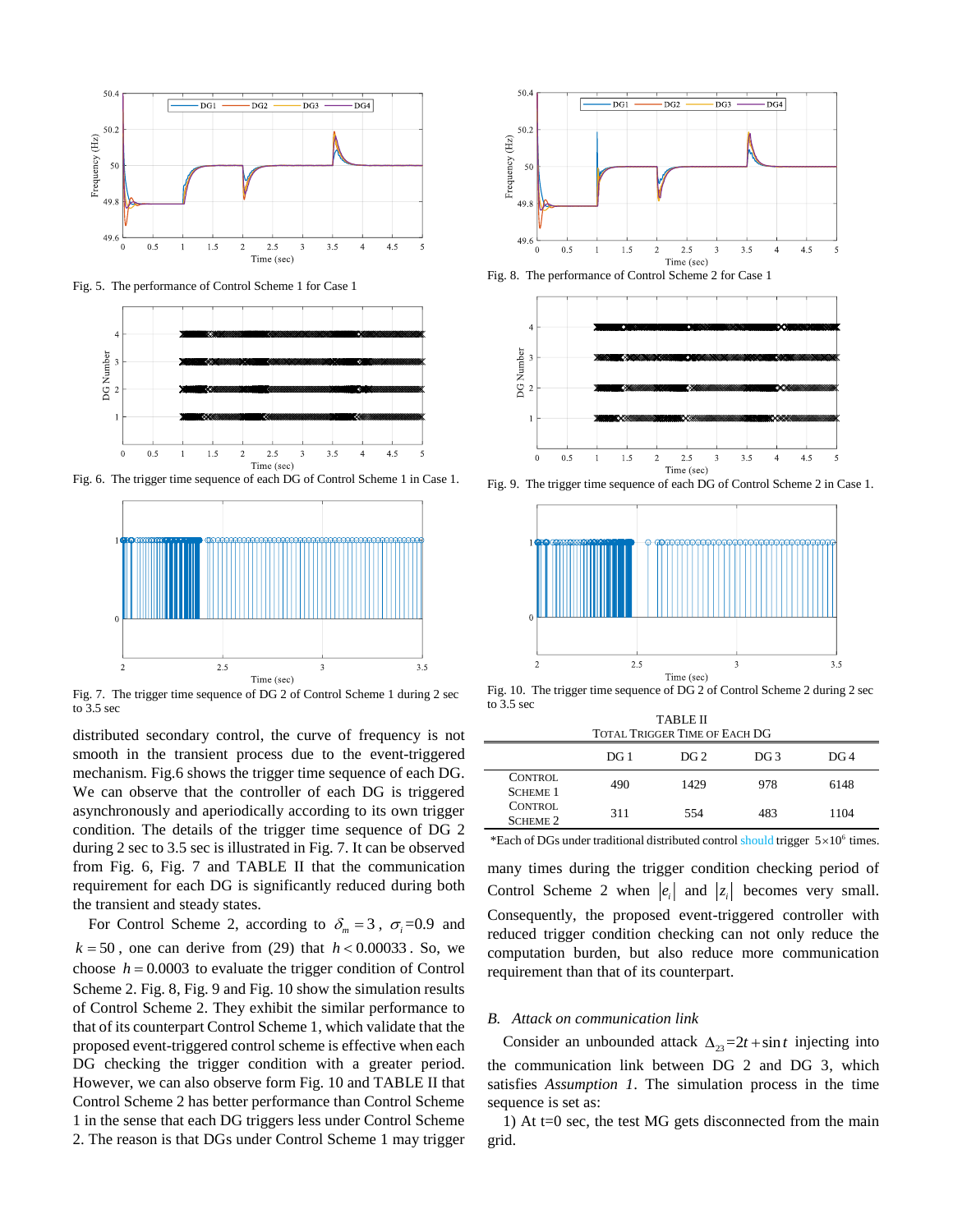

Fig. 11. The performance of the traditional secondary control under communication attack



Fig. 12. The performance of the event-triggered secondary control with attack detection principle under communication attack



Fig. 13 The normal and attacked data transmission time sequence between DG 2 and DG 3

2)  $0$ sec  $lt$   $t$   $lt$  1 sec, the tested MG is governed only by the primary control, and only Load 1 is connected.

3) At t=1 sec, the secondary control is started.

4) At t=2 sec, the attack is conducted.

The total simulation time is set to be 3 sec.

Fig.11 illustrates the performance of the traditional secondary control under communication attack. It is observed that the conventional secondary control restores the frequencies back to 50 Hz, however, the frequencies of DGs are out of synchronous after the communication link between DG 2 and DG 3 being attacked, and the frequency stability is failure. The performance of the event-triggered Control Scheme 2 with attack detection principle described in Section III F is illustrated in Fig. 12. It can be found that the event-triggered control with attack detection principle can detect the corrupted communication link and turn off it immediately to protect the system, the frequencies are restored back to 50 Hz after the isolation of attacks. The monitoring time is set to be 0.01 sec, e.i., if any communication link transfers data successively with the sampling period of control system (e.i., 1e-6) for 0.01 sec, it is defined as being attacked. Fig. 13 shows the DT time sequence between DG 2 and DG 3 from the perspective of DG 3. The difference of DT between successive FDI attack and normal communication is apparent, so DG 3 can easily find that the information from DG 2 is corrupted, then DG3 shuts down the communication with DG 2 to isolate this attack.

## V. CONCLUSION

In this paper, a distributed event-triggered control is proposed for the frequency restoration in islanded MGs. The event-triggered condition that evaluates when to trigger the controller is designed, and the Zeno behavior freeness is proved. To reduce the computation burden of each DG, a trigger condition checking period is derived. Each DG check its trigger condition based on the selected period not only reduce the computation burden significantly, but also reduce more communication requirement. Furthermore, a simple attack detection and isolation method is proposed based on the property of communication. With the attack detection and isolation method, each DG can eliminate the successive FDI attack on communication links timely. The performances of the proposed control with step load changes and data corruption of communication links are evaluated by several simulation results, which verifies that the designed event-triggered mechanism can reduce the communication and computation requirement significantly, and can protect the system against the attacks, hence increases the resilience of the system.

## ACKNOWLEDGMENT

This work is supported by the National Key Research and Development Program of China (Basic Research Class) (No. 2017YFB0903000), and the National Natural Science Foundation of China (No. U1909201).

#### **REFERENCES**

- <span id="page-8-0"></span>[1] Q. Zhou, M. Shahidehpour, A. Alabdulwahab, et al. "A Cyber-Attack Resilient Distributed Control Strategy in Islanded Microgrids." *IEEE Transactions on Smart Grid*, vol. 11, no. 5, pp. 3690-3701.
- <span id="page-8-1"></span>[2] A. Nelson, S. Chakraborty, D. Wang, et al, "Cyber-physical test platform for microgrids: Combining hardware, hardware-in-the-loop, and networksimulator-in-the-loop," in *Proc. 2016 IEEE PES General Meeting*, 2016.
- <span id="page-8-2"></span>[3] J. M. Guerrero, J. C. Vasquez, J. Matas, et al, "Hierarchical control of droop-controlled ac and dc micro-grids—a general approach toward standardization," *IEEE Transactions on industrial electronics*, vol. 58, no. 1, pp. 158–172, 2010.
- <span id="page-8-3"></span>[4] A. Bidram and A. Davoudi, "Hierarchical structure of microgrids control system," *IEEE Transactions on Smart Grid*, vol. 3, no. 4, pp. 1963–1976, 2012.
- <span id="page-8-4"></span>[5] H. Xin, Z. Qu, J. Seuss, and A. Maknouninejad, "A self-organizing strategy for power flow control of photovoltaic generators in a distribution network," *IEEE Transactions on Power Systems*, vol. 26, no. 3, pp.1462– 1473, 2010.
- [6] J. Zhou, S. Kim, H. W. Zhang, et al, "Consensus-based distributed control for accurate reactive, harmonic, and imbalance power sharing in microgrids," *IEEE Trans. Smart Grid*, vol. 9, no. 4, pp. 2453–2467, Jul. 2018.
- [7] R. Han, L. Meng, G. Ferrari-Trecate, et al, "Containment and consensusbased distributed coordination control to achieve bounded voltage and precise reactive power sharing in islanded AC microgrids," *IEEE Trans. Ind*. Appl., vol. 53, no. 6, pp. 5187–5199, Nov./Dec. 2017.